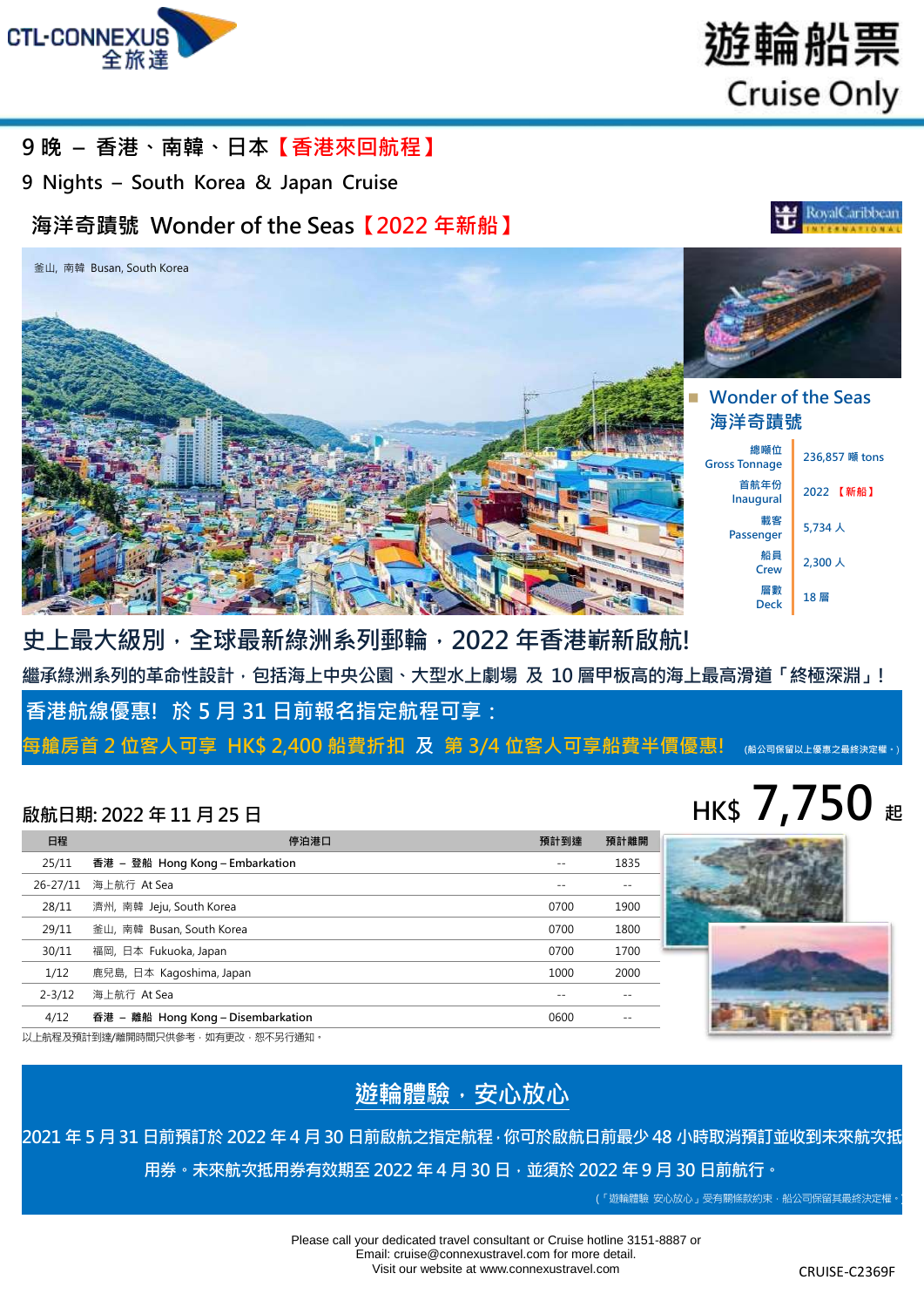

## **9 晚 – 香港、南韓、日本【香港來回航程】**

**9 Nights – South Korea & Japan Cruise**

## **海洋奇蹟號 Wonder of the Seas【2022 年新船】**

### **啟航日期: 2022 年 11 月 25 日**

| 價目 Price<br>成人佔半房 Sharing twin basis       | 原價                                 | 5月31日前報名                               | 同房第 3/4 位客人<br>(優惠已計算於價格內,並須於 5 月 31 日前報名)    |
|--------------------------------------------|------------------------------------|----------------------------------------|-----------------------------------------------|
| 內艙房 Interior - Cat. 4V                     | нк\$ $10,150$ #                    | нк\$ 7,750 起                           |                                               |
| 內艙房 Interior – Cat. 3V                     | нк\$ $11,670$ #                    | нк\$ 9,270 #                           | нк\$ 2,630 #                                  |
| 海景房 Oceanview – Cat. 4N                    | нк\$ $11,770$ $\scriptstyle\rm \&$ | нк\$ 9,370 起                           | нк\$ 2,710 $#$                                |
| 海景露台房 Oceanview Balcony – Cat. 4D          | нк $$13,600$ #                     | нк\$ 11,200 $E$                        |                                               |
| 海景露台房 Oceanview Balcony – Cat. 3D          | нк $$16,310$ #                     | нк\$ $13,910$ $\scriptstyle\rm \#$     | нк\$ 3,670 #                                  |
| 標準套房 Junior Suite – Cat. J4                | нк\$ 17,990 #                      | нк\$ $15,590$ $\scriptstyle\rm \equiv$ |                                               |
| 標準套房 Junior Suite – Cat. J3                | нк\$ 21,740 $E$                    | нк\$ 19,340 $E$                        | нк\$ 4,150 $\text{\tiny \textup{\texttt{E}}}$ |
| 套房 Grand Suite (1 bedroom) – Cat. GS       | нк\$ 29,890 #                      | <b>нк\$ 27,490 起</b>                   | нк\$ 7,950 #                                  |
| 郵輪雜費 HK \$ 2,490 / 同房第 3/4 位客人: HK\$ 1,250 | 港口稅 HK\$940                        |                                        |                                               |

# 遊輪體驗 安心放心

- 1. 登船前檢查旅客及船員的健康狀況
- 2. 避免前往受疫情影響地區
- 3. 客房每日2次全面清潔
- 4. 船上關鍵區域每30分鐘消毒一次
- 5. 船上增添洗手和消毒設施
- 6. 確保100%新鮮、已過濾空氣及每小時換氣高達20次
- 7. 全天候 24/7 提供醫療支援



海景房 Oceanview (4N) 艙房:179 平方呎

7



海景露台房 Oceanview Balcony (4D / 3D) 艙房:182 平方呎 露台:50 平方呎

標準套房 Junior Suite (J4 / J3) 艙房:287 平方呎 露台:80 平方呎

下載皇家無憂啟航小冊子

**套房 Grand Suite (GS)**

**Children** 

艙房:371 平方呎 露台:105 平方呎

Please call your dedicated travel consultant or Cruise hotline 3151-8887 or Email: [cruise@connexustravel.com](mailto:cruise@connexustravel.com) for more detail. Visit our website at [www.connexustravel.com](http://www.connexustravel.com/) CRUISE-C2369F